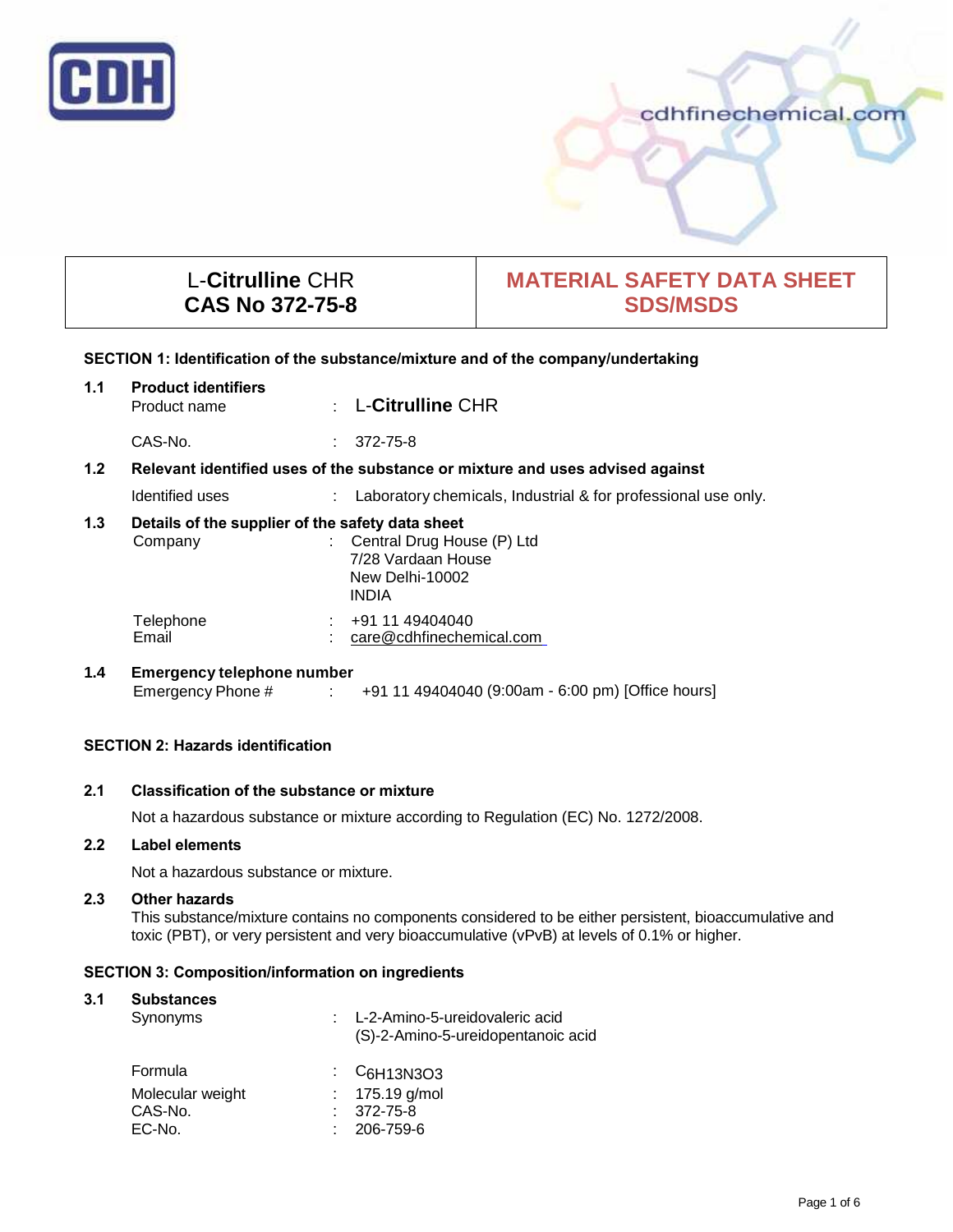No components need to be disclosed according to the applicable regulations.

### **SECTION 4: First aid measures**

### **4.1 Description of first aid measures**

### **If inhaled**

If breathed in, move person into fresh air. If not breathing, give artificial respiration.

#### **In case of skin contact**

Wash off with soap and plenty of water.

### **In case of eye contact**

Flush eyes with water as a precaution.

#### **If swallowed**

Never give anything by mouth to an unconscious person. Rinse mouth with water.

#### **4.2 Most important symptoms and effects, both acute and delayed**

The most important known symptoms and effects are described in the labelling (see section 2.2) and/or in section 11

**4.3 Indication of any immediate medical attention and special treatment needed** No data available

### **SECTION 5: Firefighting measures**

#### **5.1 Extinguishing media**

**Suitable extinguishing media** Use water spray, alcohol-resistant foam, dry chemical or carbon dioxide.

- **5.2 Special hazards arising from the substance or mixture** Carbon oxides, Nitrogen oxides (NOx)
- **5.3 Advice for firefighters** Wear self-contained breathing apparatus for firefighting if necessary.
- **5.4 Further information** No data available

#### **SECTION 6: Accidental release measures**

- **6.1 Personal precautions, protective equipment and emergency procedures** Avoid dust formation. Avoid breathing vapours, mist or gas. For personal protection see section 8.
- **6.2 Environmental precautions** No special environmental precautions required.
- **6.3 Methods and materials for containment and cleaning up** Sweep up and shovel. Keep in suitable, closed containers for disposal.
- **6.4 Reference to other sections** For disposal see section 13.

### **SECTION 7: Handling and storage**

- **7.1 Precautions for safe handling** Provide appropriate exhaust ventilation at places where dust is formed. For precautions see section 2.2.
- **7.2 Conditions for safe storage, including any incompatibilities** Store in cool place. Keep container tightly closed in a dry and well-ventilated place. Storage class (TRGS 510): Non Combustible Solids
- **7.3 Specific end use(s)** Apart from the uses mentioned in section 1.2 no other specific uses are stipulated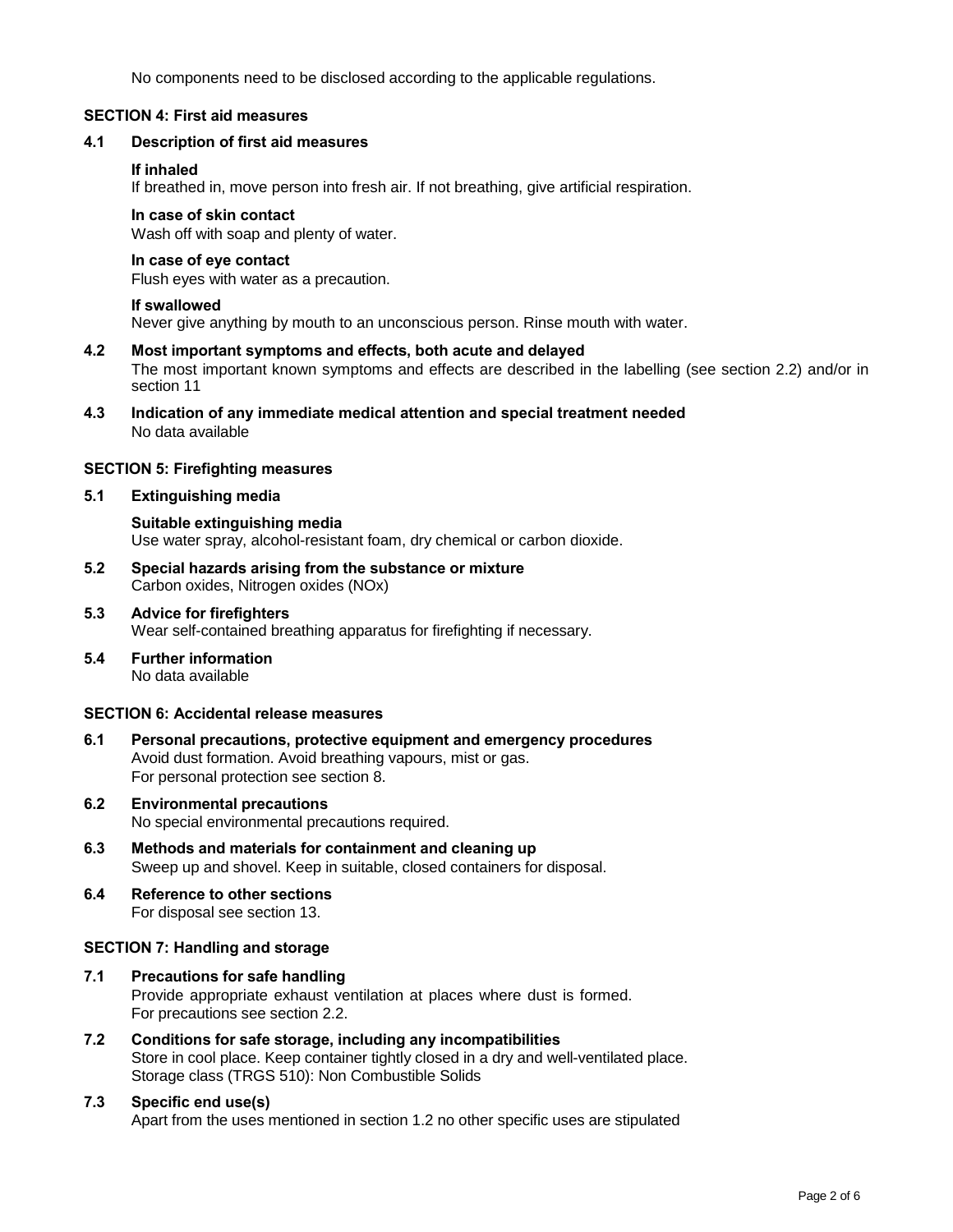### **SECTION 8: Exposure controls/personal protection**

### **8.1 Control parameters**

### **8.2 Exposure controls**

# **Appropriate engineering controls**

General industrial hygiene practice.

# **Personal protective equipment**

### **Eye/face protection**

Use equipment for eye protection tested and approved under appropriate government standards such as NIOSH (US) or EN 166(EU).

### **Skin protection**

Handle with gloves. Gloves must be inspected prior to use. Use proper glove removal technique (without touching glove's outer surface) to avoid skin contact with this product. Dispose of contaminated gloves after use in accordance with applicable laws and good laboratory practices. Wash and dry hands.

### **Body Protection**

Choose body protection in relation to its type, to the concentration and amount of dangerous substances, and to the specific work-place., The type of protective equipment must be selected according to the concentration and amount of the dangerous substance at the specific workplace.

### **Respiratory protection**

Respiratory protection is not required. Where protection from nuisance le (EN 143) dust masks. Use respirators and components tested and approved under appropriate government standards such as NIOSH (US) or CEN (EU).

### **Control of environmental exposure**

No special environmental precautions required.

### **SECTION 9: Physical and chemical properties**

### **9.1 Information on basic physical and chemical properties**

| a) | Appearance                                         | Form: crystalline<br>Colour: white |
|----|----------------------------------------------------|------------------------------------|
| b) | Odour                                              | No data available                  |
| C) | Odour Threshold                                    | No data available                  |
| d) | рH                                                 | No data available                  |
| e) | Melting point/freezing<br>point                    | No data available                  |
| f) | Initial boiling point and<br>boiling range         | No data available                  |
| g) | Flash point                                        | No data available                  |
| h) | Evaporation rate                                   | No data available                  |
| i) | Flammability (solid, gas) No data available        |                                    |
| j) | Upper/lower<br>flammability or<br>explosive limits | No data available                  |
| k) | Vapour pressure                                    | No data available                  |
| I) | Vapour density                                     | No data available                  |
|    | m) Relative density                                | No data available                  |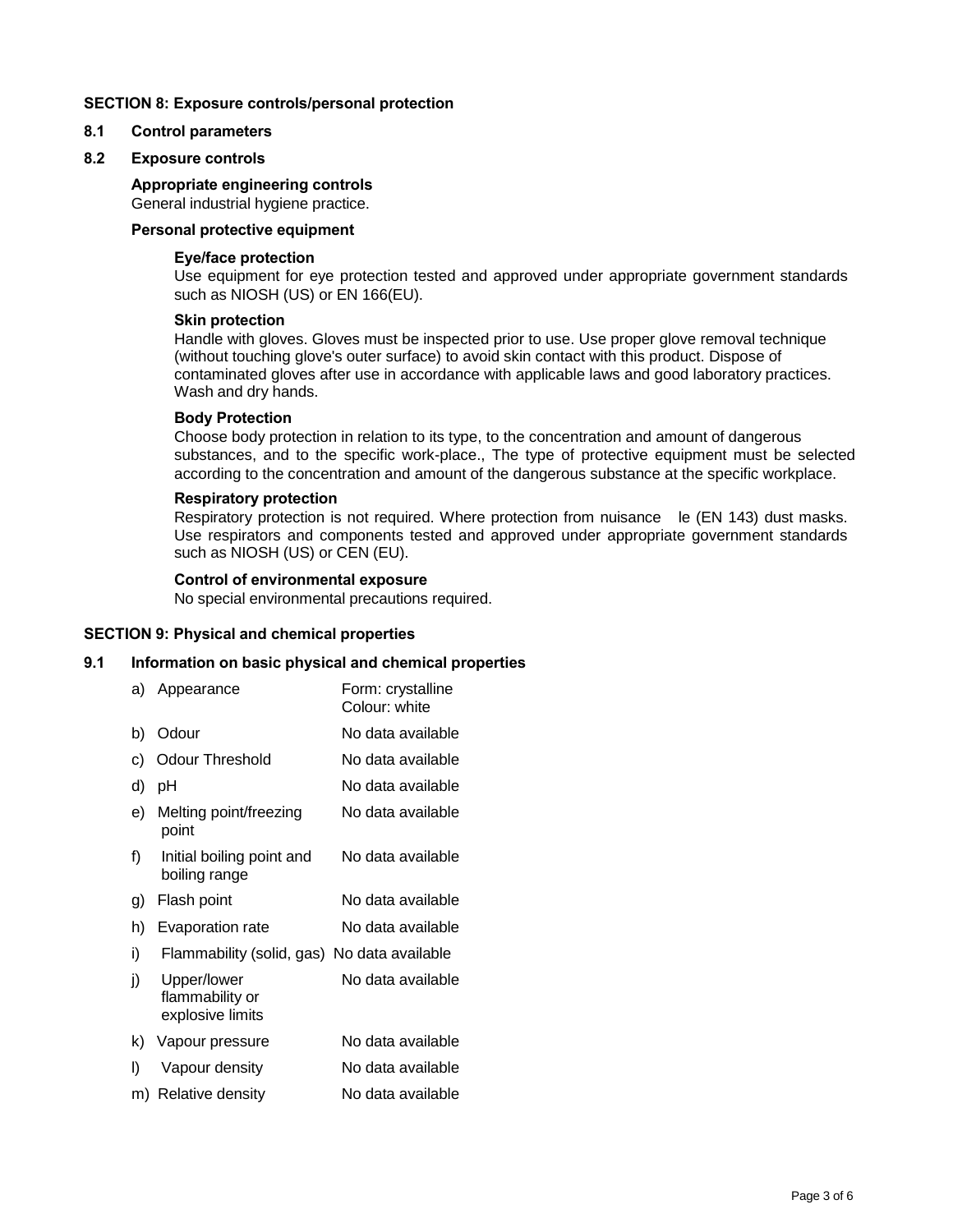|                                              |                                                                                                                                                                                                                                           | n) Water solubility                                  | No data available |  |  |  |
|----------------------------------------------|-------------------------------------------------------------------------------------------------------------------------------------------------------------------------------------------------------------------------------------------|------------------------------------------------------|-------------------|--|--|--|
|                                              | O)                                                                                                                                                                                                                                        | Partition coefficient: n-<br>octanol/water           | No data available |  |  |  |
|                                              |                                                                                                                                                                                                                                           | p) Auto-ignition<br>temperature                      | No data available |  |  |  |
|                                              | q)                                                                                                                                                                                                                                        | Decomposition<br>temperature                         | No data available |  |  |  |
|                                              | r)                                                                                                                                                                                                                                        | Viscosity                                            | No data available |  |  |  |
|                                              | S)                                                                                                                                                                                                                                        | <b>Explosive properties</b>                          | No data available |  |  |  |
|                                              | t)                                                                                                                                                                                                                                        | Oxidizing properties                                 | No data available |  |  |  |
| 9.2                                          |                                                                                                                                                                                                                                           | Other safety information<br>No data available        |                   |  |  |  |
|                                              |                                                                                                                                                                                                                                           | <b>SECTION 10: Stability and reactivity</b>          |                   |  |  |  |
|                                              |                                                                                                                                                                                                                                           | 10.1 Reactivity<br>No data available                 |                   |  |  |  |
|                                              | 10.2 Chemical stability<br>Stable under recommended storage conditions.                                                                                                                                                                   |                                                      |                   |  |  |  |
|                                              | 10.3 Possibility of hazardous reactions<br>No data available                                                                                                                                                                              |                                                      |                   |  |  |  |
|                                              | 10.4 Conditions to avoid<br>No data available                                                                                                                                                                                             |                                                      |                   |  |  |  |
|                                              | 10.5 Incompatible materials<br>Strong oxidizing agents                                                                                                                                                                                    |                                                      |                   |  |  |  |
|                                              | 10.6 Hazardous decomposition products<br>Hazardous decomposition products formed under fire conditions. - Carbon oxides, Nitrogen oxides (NOx)<br>Other decomposition products - No data available<br>In the event of fire: see section 5 |                                                      |                   |  |  |  |
| <b>SECTION 11: Toxicological information</b> |                                                                                                                                                                                                                                           |                                                      |                   |  |  |  |
|                                              | 11.1 Information on toxicological effects                                                                                                                                                                                                 |                                                      |                   |  |  |  |
|                                              |                                                                                                                                                                                                                                           | <b>Acute toxicity</b><br>No data availableCitrulline |                   |  |  |  |
|                                              | <b>Skin corrosion/irritation</b><br>No data available(Citrulline)                                                                                                                                                                         |                                                      |                   |  |  |  |

**Serious eye damage/eye irritation** No data available(Citrulline)

**Respiratory or skin sensitisation** No data available(Citrulline)

**Germ cell mutagenicity**

No data available(Citrulline)

## **Carcinogenicity**

IARC: No component of this product present at levels greater than or equal to 0.1% is identified as probable, possible or confirmed human carcinogen by IARC.

### **Reproductive toxicity**

No data available(Citrulline)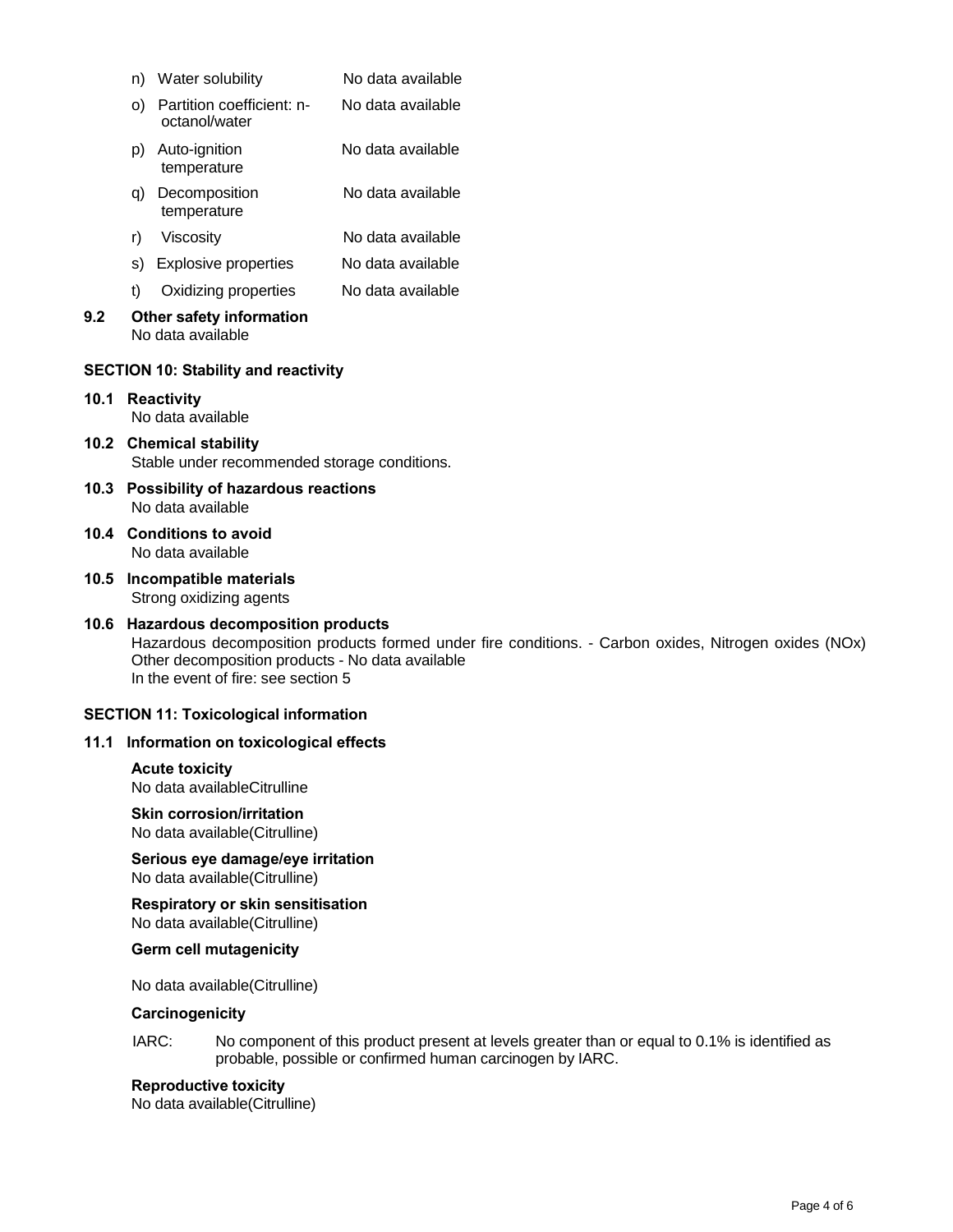**Specific target organ toxicity - single exposure** No data available(Citrulline)

**Specific target organ toxicity - repeated exposure** No data available

**Aspiration hazard** No data available(Citrulline)

**Additional Information**

RTECS: Not available

To the best of our knowledge, the chemical, physical, and toxicological properties have not been thoroughly investigated.(Citrulline)

### **SECTION 12: Ecological information**

- **12.1 Toxicity** No data available
- **12.2 Persistence and degradability** No data available
- **12.3 Bioaccumulative potential** No data available
- **12.4 Mobility in soil** No data available(Citrulline)
- **12.5 Results of PBT and vPvB assessment**

This substance/mixture contains no components considered to be either persistent, bioaccumulative and toxic (PBT), or very persistent and very bioaccumulative (vPvB) at levels of 0.1% or higher.

### **12.6 Other adverse effects**

No data available

## **SECTION 13: Disposal considerations**

### **13.1 Waste treatment methods**

#### **Product**

Offer surplus and non-recyclable solutions to a licensed disposal company.

# **Contaminated packaging**

Dispose of as unused product.

#### **SECTION 14: Transport information**

| 14.1 UN number<br>ADR/RID: -              |                                                                                                            | $IMDG: -$                 | IATA: -  |
|-------------------------------------------|------------------------------------------------------------------------------------------------------------|---------------------------|----------|
| IMDG:<br>IATA:                            | 14.2 UN proper shipping name<br>ADR/RID: Not dangerous goods<br>Not dangerous goods<br>Not dangerous goods |                           |          |
| $ADR/RID: -$                              | 14.3 Transport hazard class(es)                                                                            | $IMDG: -$                 | IATA: -  |
| 14.4 Packaging group<br>ADR/RID: -        |                                                                                                            | $IMDG: -$                 | IATA: -  |
| 14.5 Environmental hazards<br>ADR/RID: no |                                                                                                            | IMDG Marine pollutant: no | IATA: no |